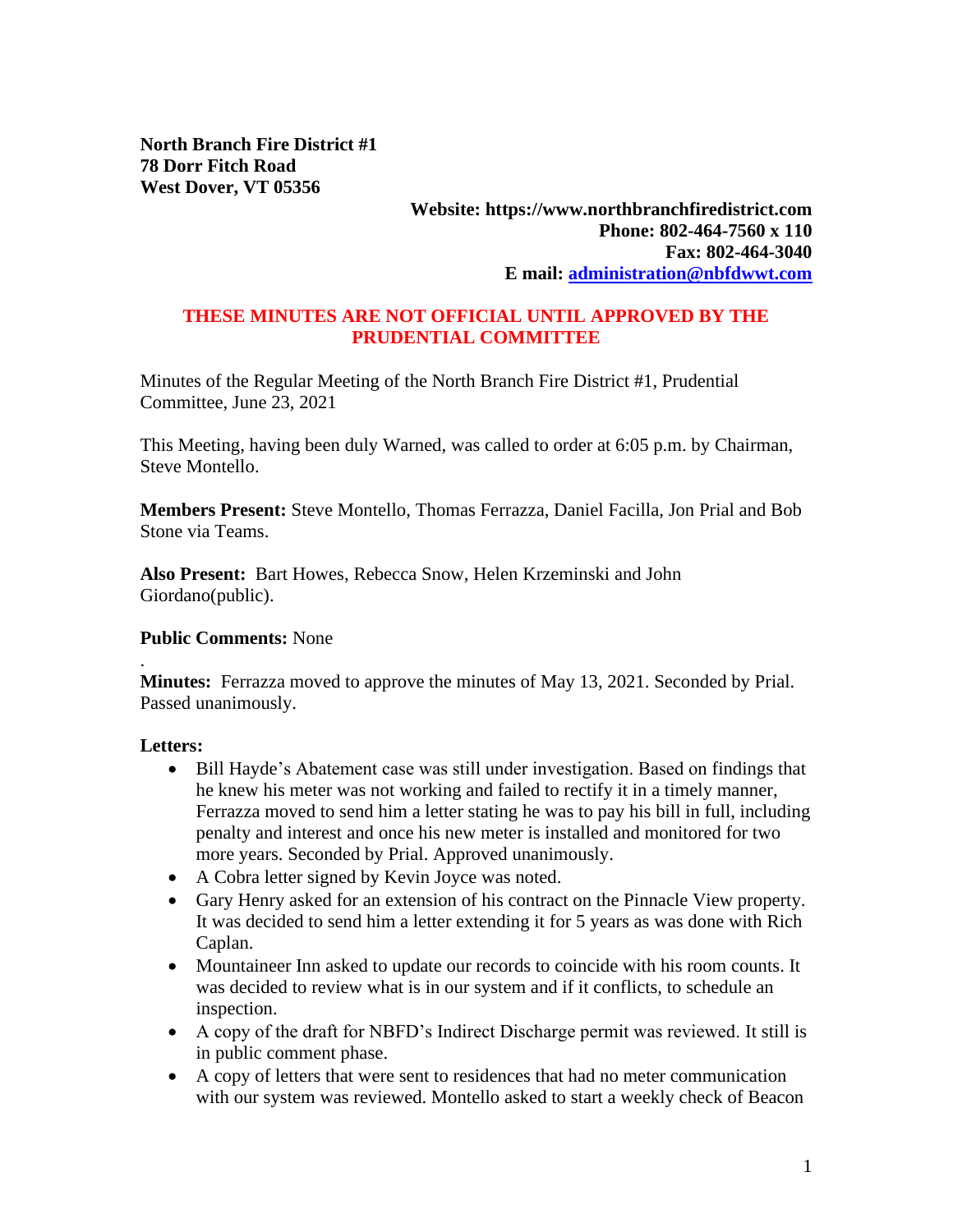for non-communicating meters. It was suggested to send a follow up letter, if problem not corrected. Owners to comply within 30 days or penalties will be attached.

- A letter from Thad Paul, Lodge at Mt Snow asking to recognize a previous permit allowing for more occupancy than NBFD has on file currently. It was decided to look at the history, reinspect the property and put on agenda for next Prudential Committee meeting.
- Linda Hollands resignation letter was noted.
- A copy of a letter to Invesco Investment Services, Inc. assigning Helen Krzeminski as Retirement Plan Administrator, to replace Linda Holland was read.
- A copy of Appointment of Assistant Clerk, to Helen Krzeminski, by Catherine D. Kaufmann, Clerk, was noted.
- Copies of Letters of Intent, for gallonage were noted.
- Ferrazza moved to deny a request from Steve Charno for a waiver of a sleeping space charge. Seconded by Prial. Approved unanimously.

## **Treasurer's Report:**

- Facilla moved to approve to pay bills in the amount of \$124,604.55, subject to Committee's review. Seconded by Ferrazza.
- It was confirmed there will be two signatures on checks from North Branch.
- A review of Commitments List, contracts and procedures for contracts will be done for next Prudential Committee meeting.
- Snow has had positive response from the 25 letters sent out on noncommunicating meters. North Branch is resolving oldest cases first from 2018/19.

# **Chief Operator's Report:**

- Howes asked to have Heritage Engineering to write up an analysis for replacement of concrete of rotor pads so that he can send out request for bids. Howes will get a price from Heritage for doing that and it will be on agenda for next Prudential Committee meeting.
- Howes has completed his employee's 90-day review.

**Technology:** Prial made the following summary based on his findings for North Branch Fire District #1's current technology:



Technology.pdf

- Prial entertained a motion to ask Arcomm Communications to propose a contract to NBFD#1's for its technological needs.
- Ferrazza stated that he had a problem with Prial working on implementing technical changes when he was not given the power to do that. He said the State statute is clear on this. "1 VSA 172 states that no board member may act on their own."
- Ferrazza moved to allow Prial to investigate all technical aspects for North Branch. Seconded by Facilla. Approved unanimously.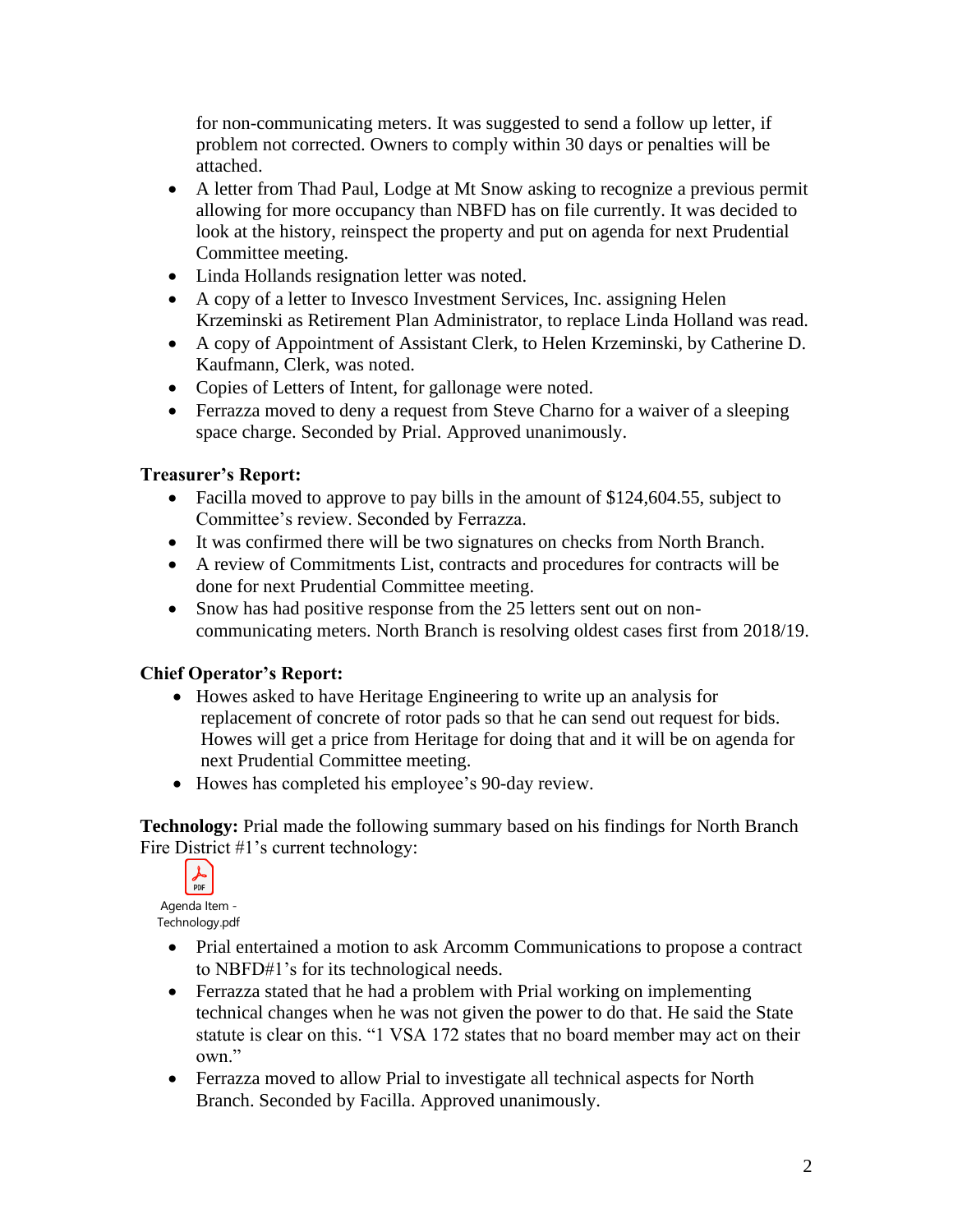- Ferrazza moved to give permission to Montello to work with Duncun Cable to connect North Branch to fiber instead of the existing high-speed internet. Seconded by Facilla. Approved unanimously.
- Montello stated it will cost about \$3,000 to bring in two poles to install and then \$60.00/month for 10/50 internet service.
- After discussion about employee exit procedures, it was decided to install a pin code lock on the doors.

**Accounting:** Montello made the following suggestions based on his findings for North Branch Fire District #1's current accounting procedures:

- Adopt the ADP Run System for payroll and hourly employees. The cost is \$46.00/pay period. Ferrazza moved to adopt the ADP Run System for payroll. Seconded by Prial. Passed unanimously.
- To move from North Branch's current calendar year to a fiscal year of July 1 through June 30. In conjunction with that, to do a 6-month audit and 6-month tax return. Ferrazza moved to change North Branch's budget from a calendar year to a fiscal year, subject to legal review. Seconded by Prial. Passed unanimously.
- To consolidate North Branch's current thirteen checking accounts down to seven and keep them all at People's United Bank. Form committees within the next 60 days to review the Capital plan, decide how much to keep in operating reserve and set up rate structure. Ferrazza moved to consolidate the checking accounts and the Certificate of Deposits (when they expire). Seconded by Prial. Passed unanimously.
- Montello suggested Facilla audit the bond account.
- Montello stated that no bank in the country audits dual signatures on checks. It is North Branch's policy to have two signatures on checks but not the bank's policy.
- Ferrazza moved to transfer \$100,000 from the sleeping space account to the Capital account to bring the total to \$797,000. Seconded by Prial. Passed unanimously.
- Prial moved to have Montello as second signer on North Branch's checks. Seconded by Ferrazza. Passed unanimously.

**Billing/Audits:** Facilla made the following suggestions:

- Take into consideration our daily and yearly maximum flow capacity, of the plant, when restructuring billing.
- Take measurement of maximum usage during peak times to accurately reflect impact on plant. Either by Beacon or implement a program to do that.
- Committee should look at limits and scope of our current audits.
- Going forward, Engagement letters and a scope of the audit need to be reviewed by the Prudential Committee before they are signed.

**Ordinance/Procedures:** Ferrazza made the following remarks to clarify North Branch's flow of protocol. He stated, "First of all, in all fairness, any sitting board has the right to make changes to their Ordinance."

• Ferrazza clarified that it is a two-step process. 1) First change the amendment, by creating a new amendment or abolishing the amendment that was put in force. 2)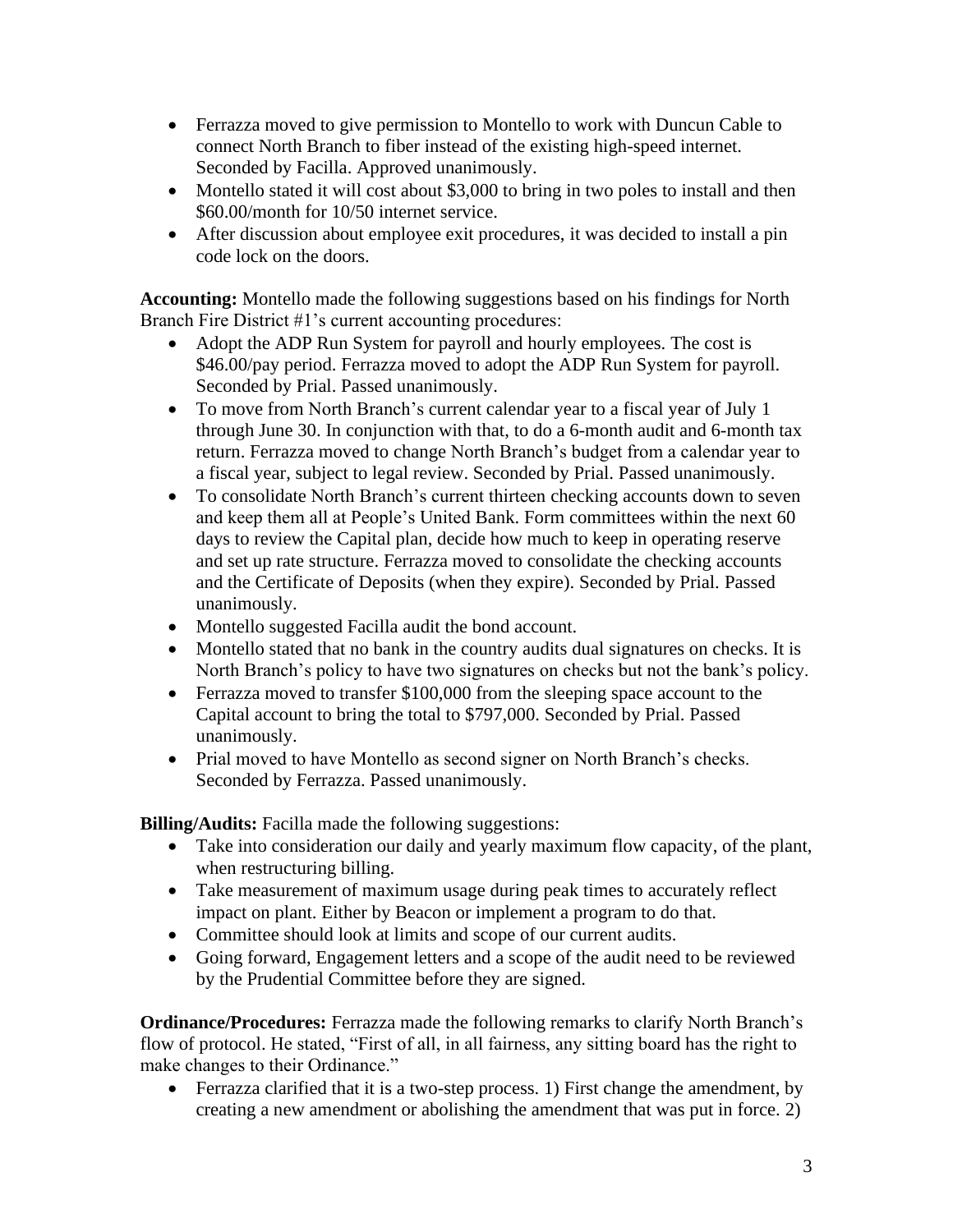Once a new amendment has been created it must be vetted by an attorney. When the board agrees and votes on the amendment, it must be signed, dated, posted in 5 locations and published in the chosen newspaper within 14 days of the Prudential Committee's vote to change the amendment. Within 44 days, if no objections, by petition, have been received and after 60 days of its posting, it becomes the amendment in force.

- The same procedure is followed to change the Ordinance. He stated that this is state law and protocol.
- Ferrazza suggested to take the time to make all the changes the board wants and have it vetted with the chosen wastewater attorney for North Branch Fire District#1.
- Ferrazza referenced Vermont State Statute Title 24; Chapter 59: Sections 1971,1972 and 1973.

## **Old Business:**

• It was decided, by the Prudential Committee, to make sure all entities who are not getting charges from North Branch have a working meter so that there can be a history of usage for the October 2021 meeting.

### **New Business:**

- Howes recommended that Krzeminski be an authorized signer on North Branch's monthly reports going to the State. Ferrazza moved to make Helen Krzeminski an authorized signer on North Branch Fire District#1's monthly monitoring reports. Seconded by Prial. Passed unanimously.
- Facilla suggested a different way of vetting capital funding since, in the past, the engineer's estimates have been far off from what the project ended up costing. It was decided to hire a reserve analysis company in August or September for yearend budget.

**Executive Session:** Prial moved to go into executive session at 8:25 p.m. for legal and personnel matters. Seconded by Ferrazza. Passed unanimously. The Prudential Committee came out of executive session at 8:46 p.m.

### DECISIONS:

Rebecca Snow and Helen Krzeminski are to write up their job descriptions and present them at the next regular Prudential Committee meeting.

Montello adjourned the meeting at 8:47 p.m.

Respectfully Submitted:<br>Helen Krzeminski Helen Krzeminski,